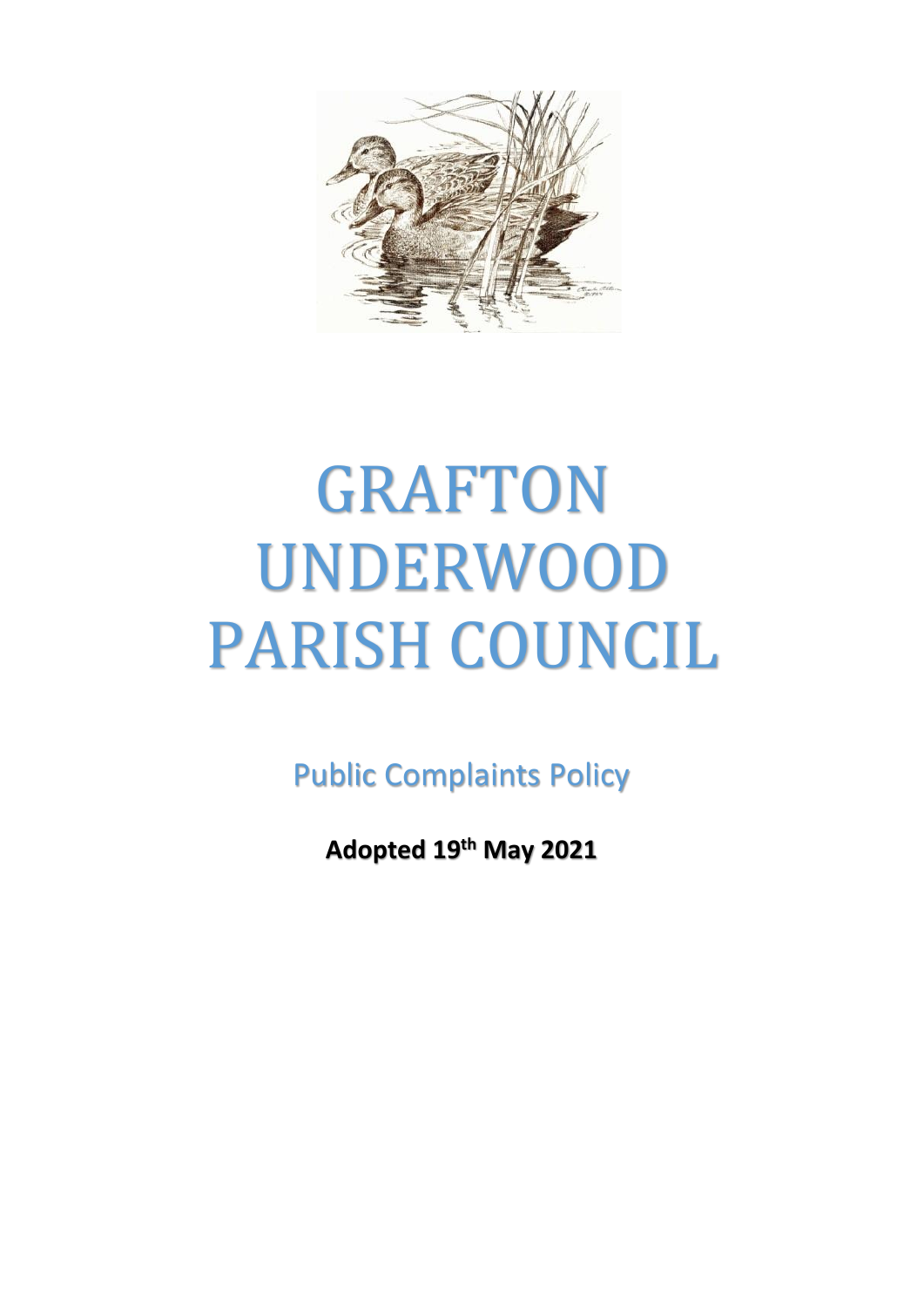# **Complaints procedure**

Grafton Underwood Parish Council recognise that there may be concerns expressed by members of the public over the activities of the Council or one of its members or employees. This procedure allows people to have a form of address to the Council if they feel they have a complaint, or have been unfairly treated in their dealings with the Councillors, the Council or its employees.

# **VERBAL COMPLAINTS**

1. On receipt of a complaint by telephone, letter, fax or email the Clerk will try to satisfy the complainant immediately or as soon as is practicable if it is in their remit to do so.

2. If the Clerk is unable to answer the complaint immediately, then full details of the complaint together with the complainant's telephone number etc will be recorded so that a further verbal response can be made as soon as possible.

3. If a verbal response is unable to satisfy, then the Clerk/member will ask that the complaint be put in writing in order that it can be investigated more fully.

#### **WRITTEN COMPLAINTS**

1. On receiving a written complaint, the Clerk shall try to settle the complaint directly.

2. If the complaint is about the behaviour of a member or employee of the Council, the Clerk must also notify the person and offer the opportunity for comment on the manner in which it is intended to try and settle the complaint.

3. If necessary, the Clerk will send a holding letter to the complainant to allow further time to address the issues raised.

4. The Clerk or Chairman shall bring any written complaint which has not been settled to the next meeting of the Council and the Clerk shall notify the complainant of the date of the meeting. The Complainant will be offered the opportunity to explain the nature of the complaint to the meeting.

5. The Clerk shall consult with the Chairman/Vice Chairman to consider whether the written complaint warrants discussion at a Council meeting in the absence of the press and public, with the decision on the complaint shall be announced at the Council meeting in public.

6. The Clerk will communicate in writing the decision that has been made by the Council and the nature of any action taken by the Council.

# **COMPLAINTS AGAINST AN OFFICER OF THE COUNCIL**

1. Any complaint against an officer must be submitted in writing.

2. If the complaint is against the actions of the Clerk, it should be submitted in writing to the Chairman.

3. If the complaint is made against the actions of an employee, it will be considered as an employment issue and the Clerk will present the complaint to the Council for consideration at a meeting held in the absence of the press or public.

4. If the complaint is made against the actions of the Clerk, it will be considered as an employment issue and the Chairman will present the complaint to the other members of the Council for consideration at a meeting held in the absence of the press or public.